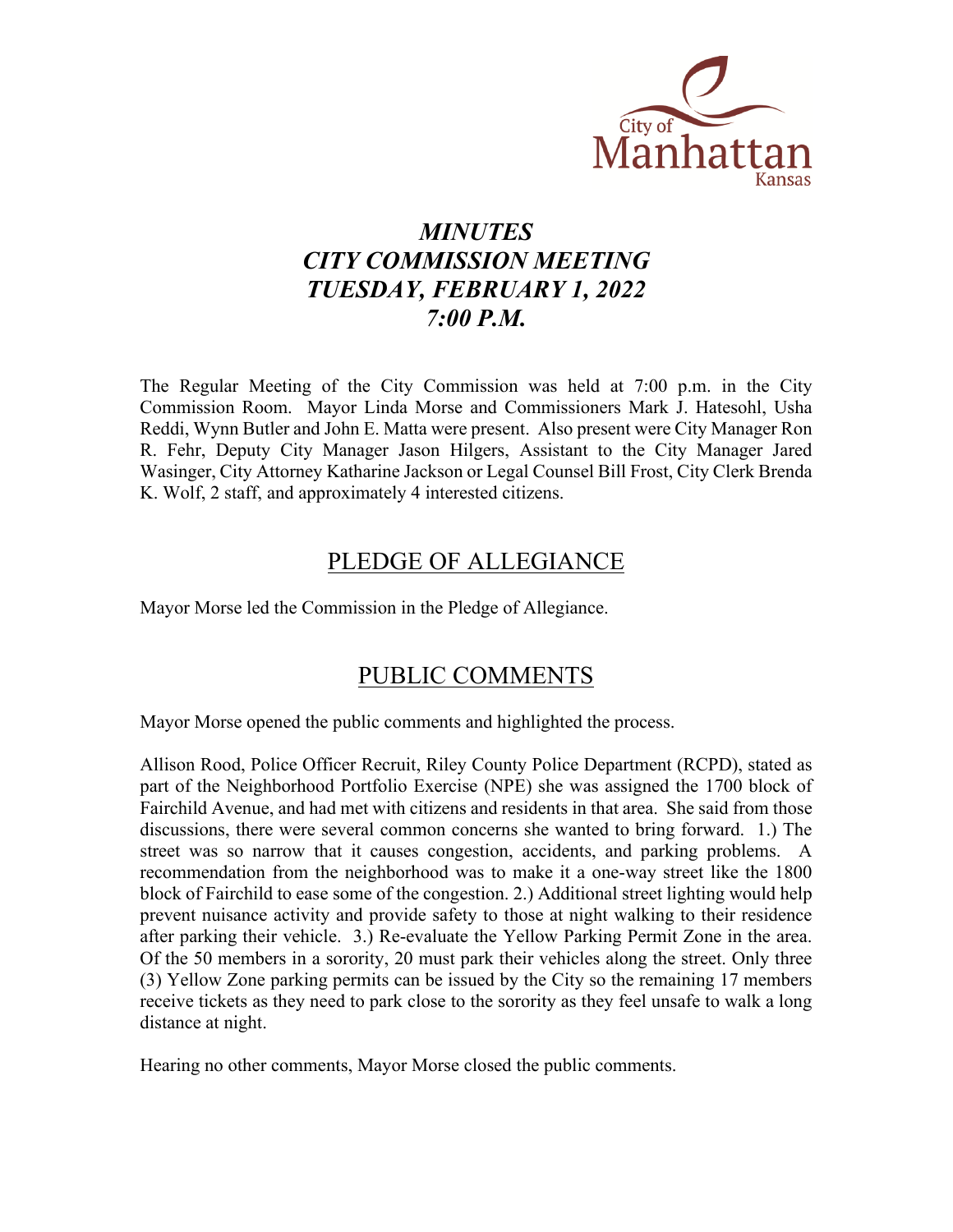**Minutes** City Commission Meeting February 1, 2022 Page 2

## COMMISSIONER COMMENTS

Commissioner Reddi urged the public, depending on how much snow Manhattan would receive from the snowstorm that was to start later in the evening, to be safe while driving. She announced that Kansas State University campus would be closed on Wednesday, February 2, 2022, due to the weather forecast. She mentioned that the City sent out a housing survey and asked the public to complete the survey. She highlighted that 10% of the sales tax revenue, from the sales tax initiative that was passed, would be going to work force housing and that the study is to make sure the funds are being used adequately and appropriately.

Mayor Morse mentioned Riley County Senior Center would be closed on Wednesday, February 2, 2022. She stated that former Riley County Police Department Director Dennis Butler made comments during the Briefing Session. She thanked Mr. Butler for his service.

## CONSENT AGENDA

(\* denotes those items discussed)

### **MINUTES**

The Commission approved the minutes of the Regular City Commission Meeting held Tuesday, January 18, 2022.

### **CLAIMS REGISTER NO. 2992**

The Commission approved Claims Register No. 2992 authorizing and approving the payment of claims from January 12, 2022 – January 25, 2022, in the amount of \$2,682,937.15.

### **CLAIMS REGISTER NO. 2993**

The Commission approved Claims Register No. 2993 authorizing and approving the payment of claims from January 12, 2022 – January 25, 2022, in the amount of \$1,016,075.72.

### **TREE MAINTENANCE LICENSE**

The Commission approved a Tree Maintenance License for calendar year 2022 for Outdoors Unlimited, 7113 McGeorge Road, Milford.

## **ORDINANCE NO. 7564 - LOAN AGREEMENT - KDHE - WATER TREATMENT PLANT LIME SLUDGE LAGOON IMPROVEMENTS (WA1907)**

The Commission approved Ordinance No. 7564 authorizing the execution of a loan agreement between the City of Manhattan and the Kansas Department of Health and Environment (KDHE) for the Water Treatment Plant Lime Sludge Lagoon Improvements Project (WA1907).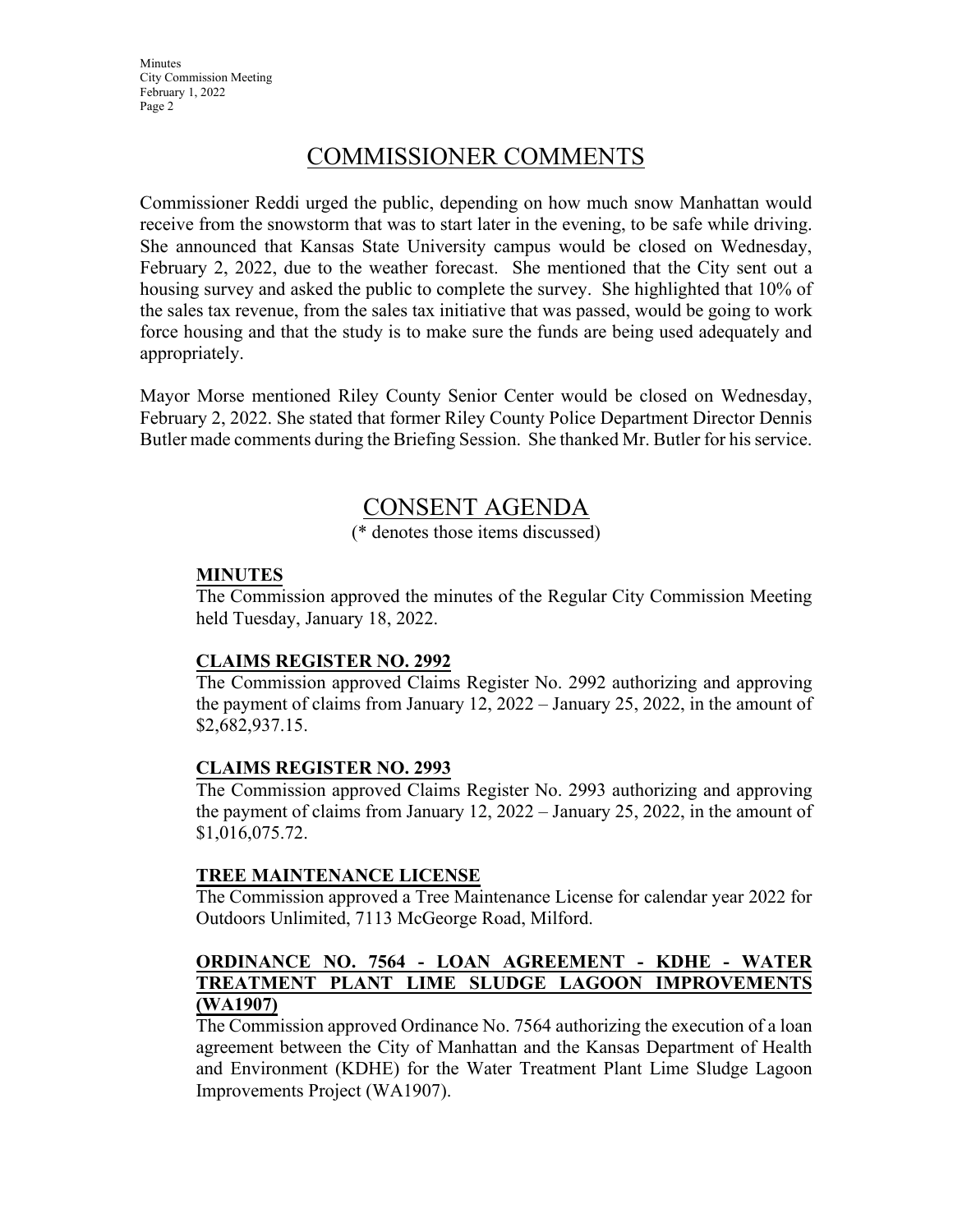## CONSENT AGENDA *(CONTINUED)*

### **RESOLUTION NO. 020122-A – SALE OF GENERAL OBLIGATION TEMPORARY NOTES SERIES 2022-01**

The Commission approved Resolution No. 020122-A authorizing the offering for sale of General Obligation Temporary Notes Series 2022-01 to finance the following four (4) capital projects: *Butterfield Waterline Relocation Project* (WA2022); *Browning Waterline Relocation Project* (WA2108); *North Manhattan Avenue: Bluemont Avenue to Fremont Street – Street Improvements*  (AG1904); and *Kimball Avenue/North Campus Corridor Project-Phase 9 – Street Improvements* (ST1908); and one (1) special assessment project: *Stagg Hill Road Golf Course Waterline* (WA2109).

## **\* RESOLUTION NO. 020122-B – REAL ESTATE AGREEMENTS – LEE MILL VILLAGE**

Jason Hilgers, Deputy City Manager, answered questions from the Commission.

The Commission approved Resolution No. 020122-B authorizing the sale of Lee Mill Village Lots 30, 31, and 32 and authorizing City Administration to finalize and the Mayor and City Clerk to execute Agreements to sell the Real Estate and execute any and all documents necessary to facilitate closing.

### **AWARD CONTRACT - WATERLINE IMPROVEMENTS PROJECTS (WA2001; CIP #WA141P, WA142P, WA182P, WA192P)**

The Commission accepted the Engineer's Opinion of Probable Cost in the total amount of \$491,300.00 and awarded and authorized the Mayor and City Clerk to execute a construction contract in the total amount of \$461,431.00, with J&K Contracting, L.C., of Junction City, Kansas, for the Waterline Improvements Projects (WA2001; CIP #WA141P, WA142P, WA182P, WA192P).

#### **AGREEMENTS - EASEMENT ACQUISITION - WATERLINE IMPROVEMENTS PROJECTS (WA2001; CIP #WA141P, WA142P, WA182P, WA192P)**

The Commission authorized City staff to finalize and the Mayor and City Clerk to execute any necessary temporary and permanent easement acquisition agreements, not-to-exceed a total of \$2,000.00, for the Waterline Improvements Projects (WA2001; CIP #WA141P, WA142P, WA182P, WA192P).

## **RESOLUTION NO. 020122-C - AUTHORIZE FINANCING - WATERLINE IMPROVEMENTS PROJECTS (WA2001; CIP #WA141P, WA142P, WA182P, WA192P)**

The Commission approved Resolution No. 020122-C authorizing the project for construction and financing for the for the Waterline Improvements Projects (WA2001; CIP #WA141P, WA142P, WA182P, WA192P).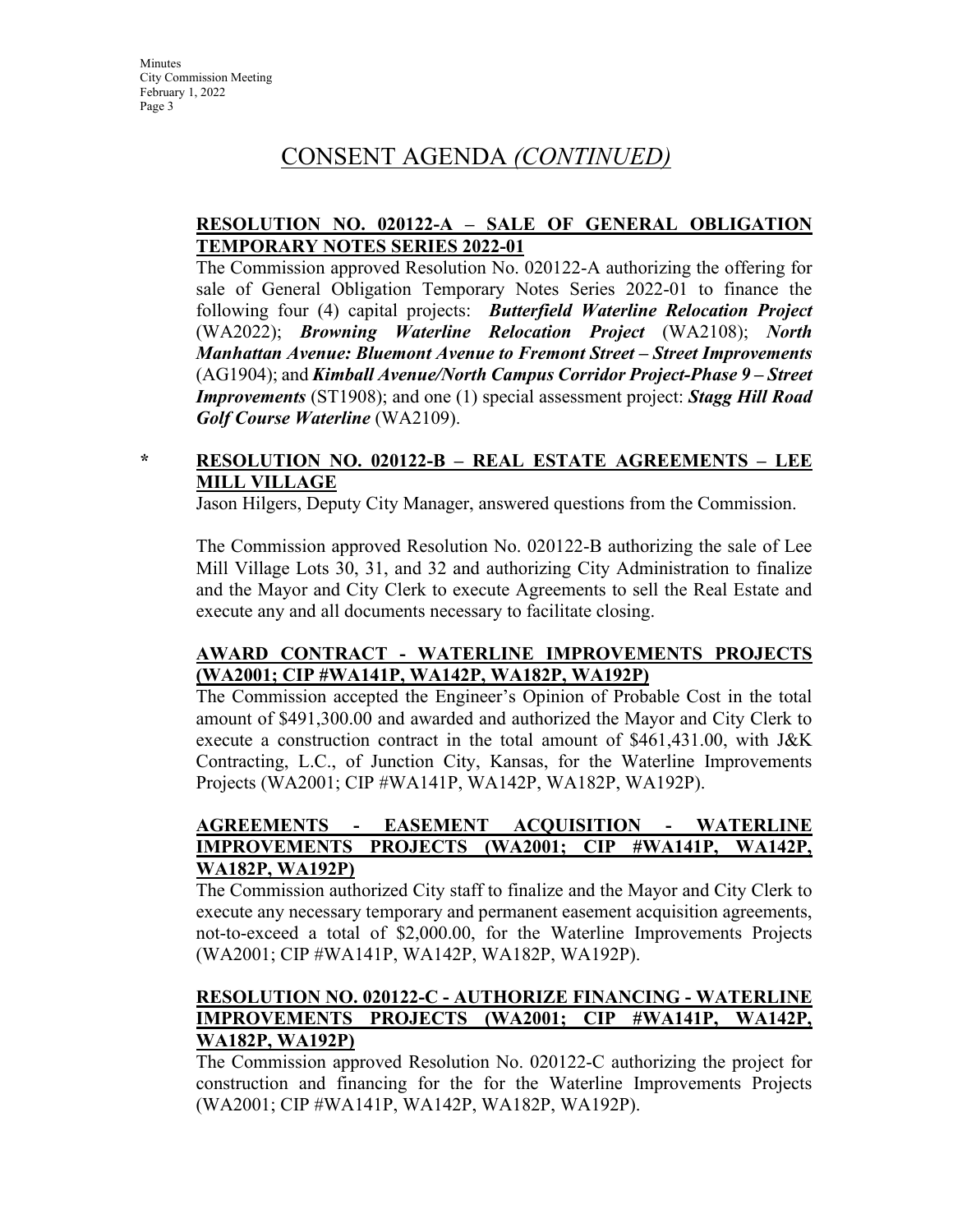# CONSENT AGENDA *(CONTINUED)*

## **AWARD CONTRACT - PLYMOUTH ROAD AND LITTLE KITTEN AVENUE STREET (ST2010) AND STORMWATER IMPROVEMENTS (SW2006, CIP #SW102P)**

The Commission accepted the Engineer's Opinion of Probable Cost in the total amount of \$1,590,773.00 and awarded and authorized the Mayor and City Clerk to execute a construction contract in the total amount of \$1,505,397.55 with Bayer Construction, of Manhattan, Kansas, for the Plymouth Road and Little Kitten Avenue Street (ST2010) and Stormwater Improvements (SW2006, CIP #SW102P).

## **FIRST READING – AUTHORIZE FINANCING - PLYMOUTH ROAD AND LITTLE KITTEN AVENUE STORMWATER IMPROVEMENTS (SW2006, CIP #SW102P)**

The Commission approved first reading of an ordinance authorizing the project for construction and financing for the Plymouth Road and Little Kitten Avenue Stormwater Improvements (SW2006, CIP #SW102P).

## **AGREEMENT - BURY OVERHEAD POWER LINES - NORTH MANHATTAN AVENUE IMPROVEMENTS, FROM FREMONT STREET TO LARAMIE STREET (AG1904)**

The Commission authorized the Mayor and City Clerk to execute an agreement with Evergy for the North Manhattan Avenue Improvements, from Fremont Street to Laramie Street (AG1904).

## **CONSTRUCTION CONTRACT - BURY OVERHEAD POWER LINES - NORTH MANHATTAN AVENUE IMPROVEMENTS, FROM FREMONT STREET TO LARAMIE STREET (AG1904)**

The Commission authorized the Mayor and City Clerk to execute a construction contract with Larson Construction, of Manhattan, Kansas, for the North Manhattan Avenue Improvements, from Fremont Street to Laramie Street (AG1904).

### **BOARD APPOINTMENT – HOUSING AUTHORITY BOARD OF COMMISSIONERS**

The Commission approved the re-appointment by Mayor Morse of Kennedy Clark, 3308 Effingham Road, to a four-year term which will begin March 4, 2022, and will expire March 3, 2026.

Mayor Morse opened the public comments.

Hearing no comments, Mayor Morse closed the public comments.

Commissioner Hatesohl moved to approve the consent agenda. Commissioner Reddi seconded the motion. On a roll call vote, motion carried 5-0.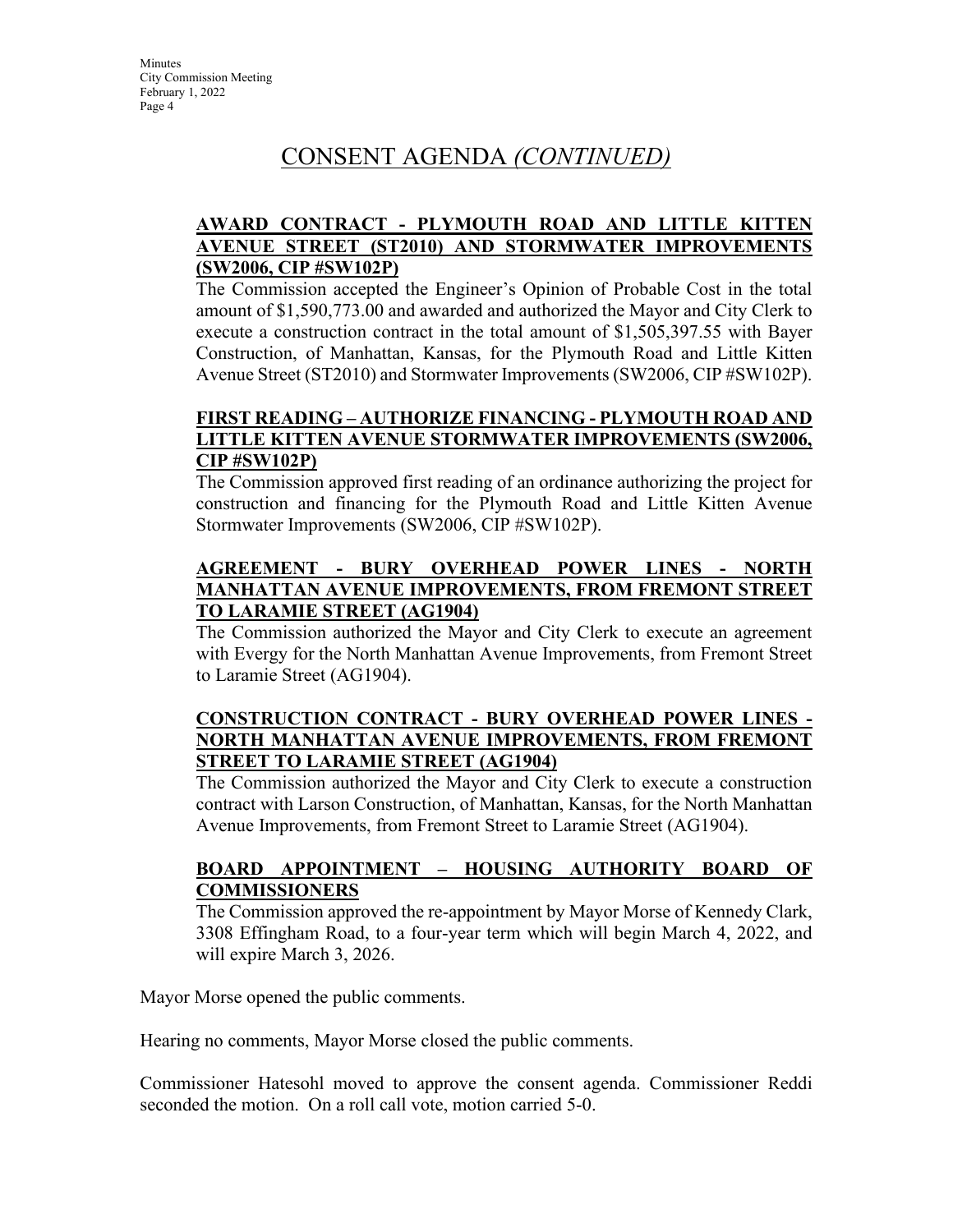## PUBLIC HEARING

## **PUBLIC HEARING/FIRST READING - SPECIAL ASSESSMENTS (GOB 2022-A)**

Rina Neal, Director of Finance, presented the item.

Ron Fehr, City Manager, answered questions from the Commission.

Mayor Morse opened the public hearing.

Hearing no comments, Mayor Morse closed the public hearing.

Commissioner Hatesohl moved to approve first reading of an ordinance levying special assessments against the benefiting properties in the following nine (9) public improvement districts: *1100 Block Alley between Ratone Street and Bertrand Street – Street [ST1712]; Cumberland Road – Street [ST1710]; The Hartford Addition/The Hartford Addition, Unit Two – Design Only – Sanitary Sewer [SS1622], Street [ST1609] and Water [WA1618]; 17th Street and Houston Street – Sanitary Sewer [SS1204]; and The Ames Addition – Sanitary Sewer [SS1804], Street [ST1805], and Water [WA1805]*. Commissioner Reddi seconded the motion. On a roll call vote, motion carried 5-0.

## EXECUTIVE SESSION

Commissioner Hatesohl moved to recess into Executive Session to discuss the purchase of property for public works purposes, pursuant to the exception set forth in K.S.A. 75- 4319(b)(6) related to preliminary discussions related to the acquisition of real estate, and to resume the open meeting at 7:50 p.m. in the City Commission Room. Commissioner Reddi seconded the motion. On a roll call vote, motion carried 5-0.

At 7:50 p.m., the Commission reconvened with Mayor Morse and Commissioners Hatesohl, Reddi, Butler and Matta in attendance. Mayor Morse stated that no binding action was taken during Executive Session, therefore no vote in the open meeting was needed.

Commissioner Matta moved to recess into Executive Session to discuss a complaint and inquiry, pursuant to the exception set forth in K.S.A. 75-4319(b)(2), related to the exception for consultation with legal counsel on matters that would be deemed privileged in an attorney-client relationship, and to resume the open meeting at 8:10 p.m. in the City Commission Room. Commissioner Reddi seconded the motion. On a roll call vote, motion carried 5-0.